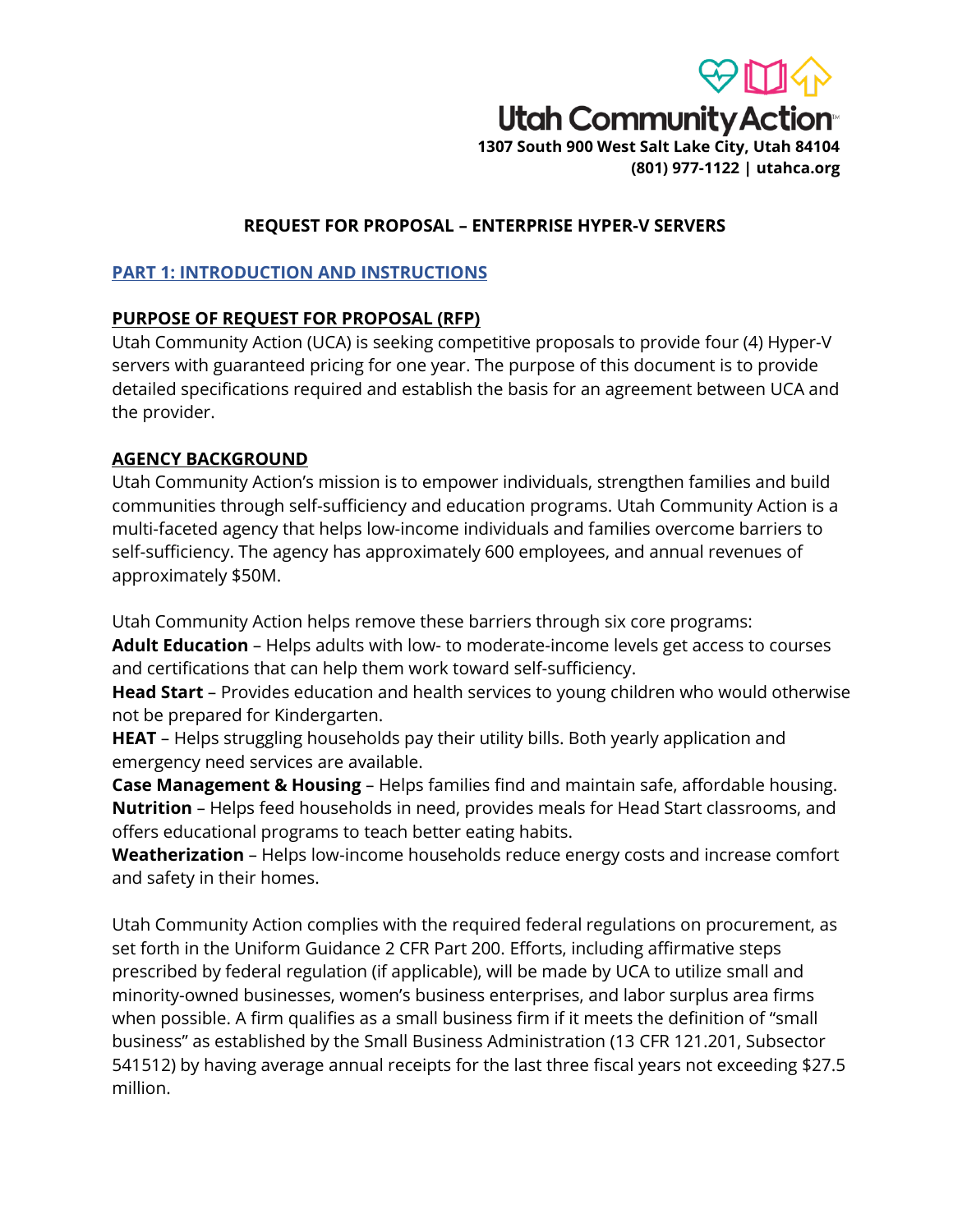

### **PROPOSAL SUBMISSIONS REQUIREMENTS**

By submitting a proposal, interested Parties acknowledge and agree that the scope of work, and evaluation process outlined herein are fair, equitable, and understood. Interested Parties further acknowledge that they have read this RFP, along with any attached or referenced documents.

All costs incurred by Interested Parties in the preparation and submission of a proposal, including any costs incurred during interviews, presentations, or demonstrations are the responsibility of the Interested Parties and will not be reimbursed.

Proposals must be received by June 17, 2022. Proposals received after the deadline will not be accepted. Proposals must be submitted to the address provided below. Any proposal not meeting the requirements of this RFP may be rejected. All materials submitted will become the property of Utah Community Action.

### **PROPOSAL KEY DATES**

| <b>RFP Released</b>                            | June 6, 2022         |
|------------------------------------------------|----------------------|
| Questions on RFP                               | June 10, 2022        |
| Response to RFP Questions Posted June 13, 2022 |                      |
| Proposal Due Date                              | June 17, 2022 5:00pm |
| <b>Award Notice</b>                            | June 21, 2022        |

Utah Community Action may request interviews or meetings with any of the proposers to clarify any proposals.

### **SUBMISSION INSTRUCTIONS AND CONTACT INFORMATION**

The preferred method of submitting your proposal is via electronic copy. When providing a hard copy, one (1) original and one (1) copy must be submitted prior to deadline at the following address:

Utah Community Action Attn: Stacy Weight, CAO 1307 South 900 West Salt Lake City, UT 84104

General Contact: Stacy Weight, Chief Administration Officer, stacy.weight@utahca.org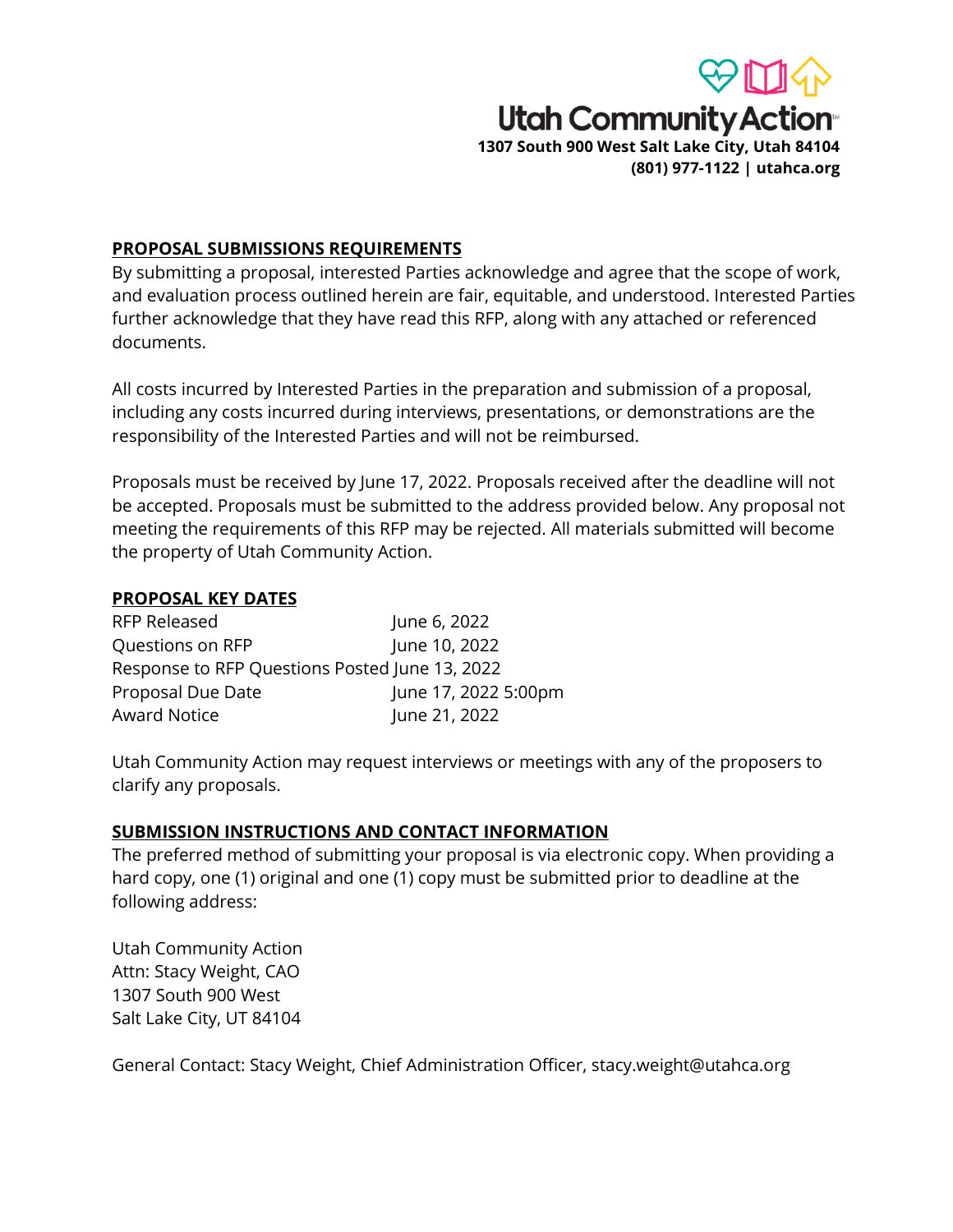

### **PART 2: SCOPE OF WORK AND PROPOSAL REQUIREMENTS**

To ensure a competitive and consistent review process each proposal submitted should include the following items and be organized with the outline provided below.

### 1. Letter of intent

A letter outlining the general overview of the business information and individuals who will be involved in the RFP process. This letter should be a maximum of 1 page and clearly identify the contact information for the authorized representative. It should also include a date through which the proposal is valid (recommended 90 days).

#### 2. Profile of Proposer

Please include an overview of the scope of the company (local, national, international) and size. Also indicate if the company is a minority-owned business, women's business enterprise, or located in a labor surplus area. Also indicate the ability to do business in the state of Utah.

The profile should also address the following questions:

- Your Company name and address:
- Year founded
- Provide a brief history of your company.
- This section should also include at least 3 references.

### 3. Contract Terms

All contracts must contain a 30-day escape clause.

### 4. Product Pricing

The pricing proposed should be all-inclusive and stated in both a price per unit and total units specified below for the product group. Any shipping costs should be stated separately. Please also indicate the warranty included with the purchased equipment. Itemize any optional warranties or support available and list the costs of warranty options.

**Product**: Four (4) Enterprise 1U Hyper-V Servers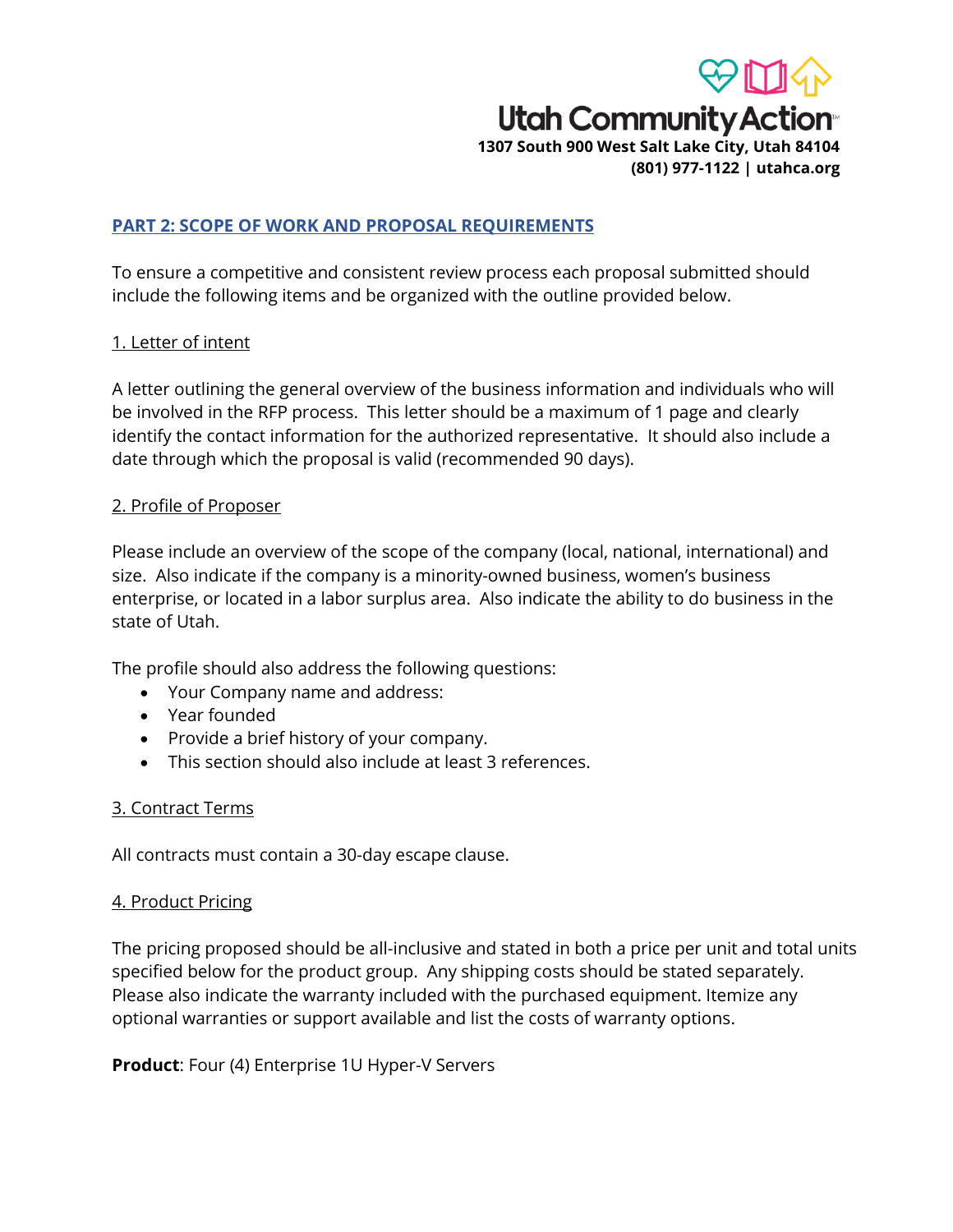

**(801) 977-1122 | utahca.org**

The bid is to have pricing for four enterprise servers to replace our Hyper-V environment. All four servers must have the exact same specifications. Currently, we are hosting 40 virtual machines, and will continually expand over the usable life of the server cluster.

Minimum Specifications:

- **Chassis**: 1U with minimum 8 2.5" bays, NVMe compatible.
- **Processor Requirements:** 2x Xeon 12-core (24-cores), minimum 2.5GHz, 3GHz+ preferred, such as the Xeon Gold 5317.
- **Memory:** 256GB RDIMM, Dual Rank, highest MT/s available, with the ability to expand in the future.
- **Networking:** 2x25Gbe SFP28 + 2x modules and 2x 3m optic cables, dedicated remote management RJ45 port, 1+ RJ45 ports.
- **OS Drives:** 480+GB NVMe SSD.
- **Storage Drives:** 8x800+GB NVMe drives, mixed use. ~1TB preferred.
- **RAID:** NA Servers will be using Storage Spaces Direct.
- **PSU:** Dual redundant/hot-swappable. Platinum or Titanium rated.
- **Operating System:** Windows Server 2022 Standard.
- **Warranty:** Maximum available (up to 7 years) with next business day onsite service.
- **Security:** TPM 2.0, Lockable Front Bezel (LCD preferred).
- **Management:** Remote management over ethernet with virtual console.
- **Rack Rails:** Toolless sliding rails.
- Vendors must notify the Agency 60 days in advance if changes are being made to the specifications of the machine by the manufacturer.

## Options:

Please provide a good and best option of each server configuration.

Other Requirements:

Indicate the estimated shipping date of each server. While any NVMe solution is sufficient for the OS drives, there is an emphasis on speed and endurance for the NVMe storage drives, while still being cost-effective. PCI-e Gen4 is preferred.

Servers will be installed by the Agency.